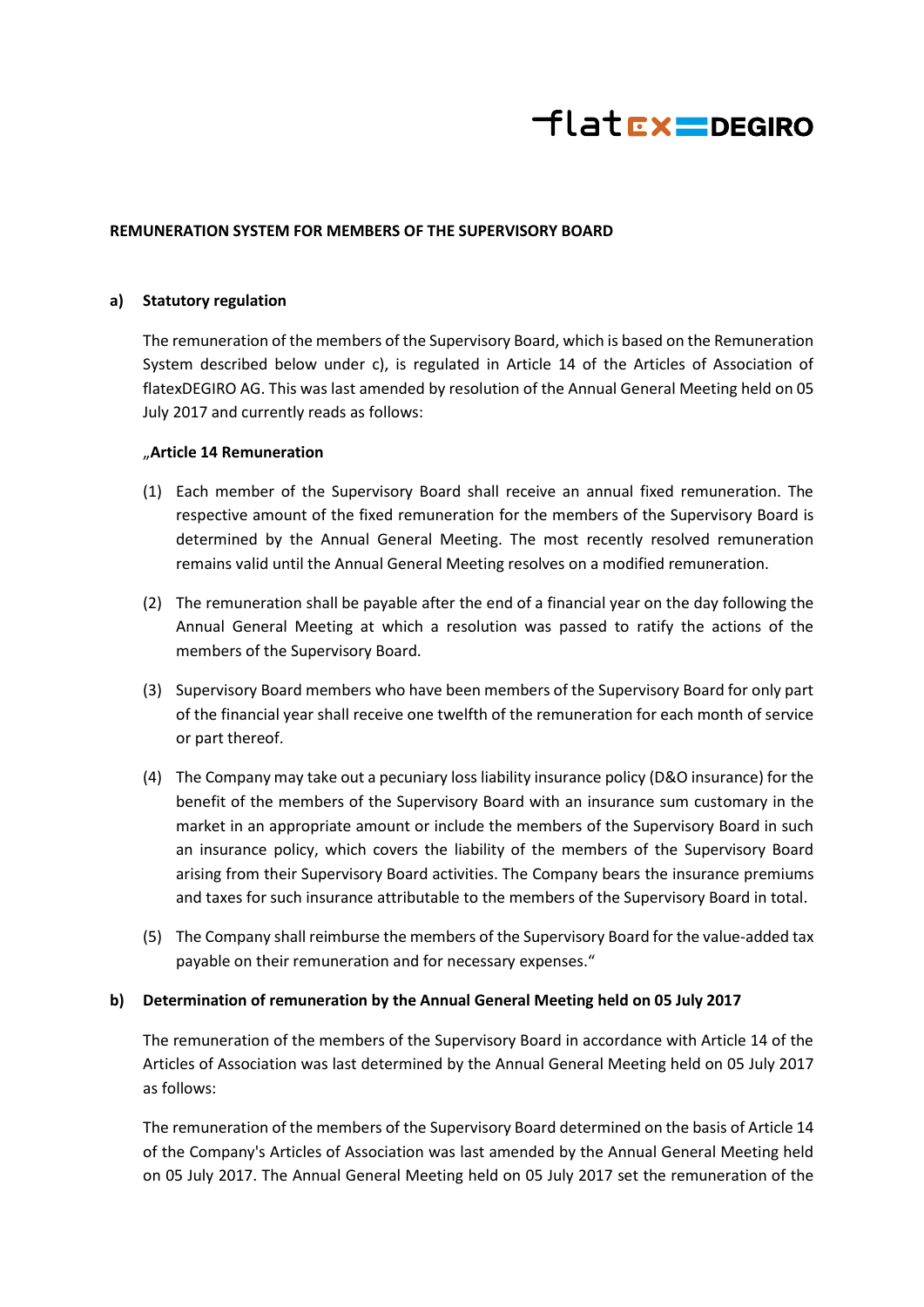members of the Supervisory Board for the 2018 financial year and subsequent financial years as follows:

"For the 2018 financial year and subsequent financial years, the members of the Supervisory Board shall receive the following remuneration until the Annual General Meeting determines a different remuneration.

Each member of the Supervisory Board shall receive an annual fixed remuneration in the amount of EUR 60,000.00. The Chairman of the Supervisory Board receives twice the remuneration."

# **c) Underlying Remuneration System**

The remuneration of the members of the Supervisory Board is based on the following system:

The Remuneration System for the members of the Supervisory Board is simple, clear and comprehensible.

The members of the Supervisory Board receive the annual fixed remuneration determined by resolution of the Annual General Meeting. The Chairman of the Supervisory Board receives double this remuneration. The Company has included the members of the Supervisory Board in a pecuniary loss liability insurance policy (D&O insurance) with a standard market insurance sum in an appropriate amount, which covers the liability of the Supervisory Board members arising from their Supervisory Board activities. The Company bears the insurance premiums and taxes for such insurance attributable to the members of the Supervisory Board in total.

In contrast to the Management Board, the Supervisory Board is not operationally active and does not make decisions to determine business strategy. Rather, the Supervisory Board's main tasks include monitoring and advising the Management Board and, in so doing, contributing to the Company's long-term development (Sections 113 para. 3 sentence 3, 87a para. 1 sentence 2 no. 2 AktG). Even though the Supervisory Board's remuneration is not directly linked to the success of the business strategy, it also contributes to the successful implementation of the business strategy.

The granting of a purely fixed remuneration without variable components has proven its worth and corresponds to the common practice in other listed companies. In the opinion of the Management Board and the Supervisory Board, an exclusively fixed remuneration for the members of the Supervisory Board is best suited to take into account the control function of the Supervisory Board, which is to be fulfilled independently of the Company's success, as this strengthens the independence of the Supervisory Board required for the monitoring task and thus promotes the long-term development of flatexDEGIRO AG. The remuneration of the Supervisory Board therefore does not contain any variable remuneration components (Sections 113 para. 3 sentence 3, 87a para. 1 sentence 2 nos. 3, 4 and 6 AktG) or any share-based components (Sections 113 para. 3 sentence 3, 87a para. 1 sentence 2 no. 7 AktG).

Pursuant to Article 14 para. 2 of the Articles of Association, the remuneration is payable after the end of a financial year on the day following the Annual General Meeting at which a resolution was passed to grant a formal discharge to the members of the Supervisory Board (Sections 113 para. 3 sentence 3, 87a para. 1 sentence 2 no. 5 AktG).